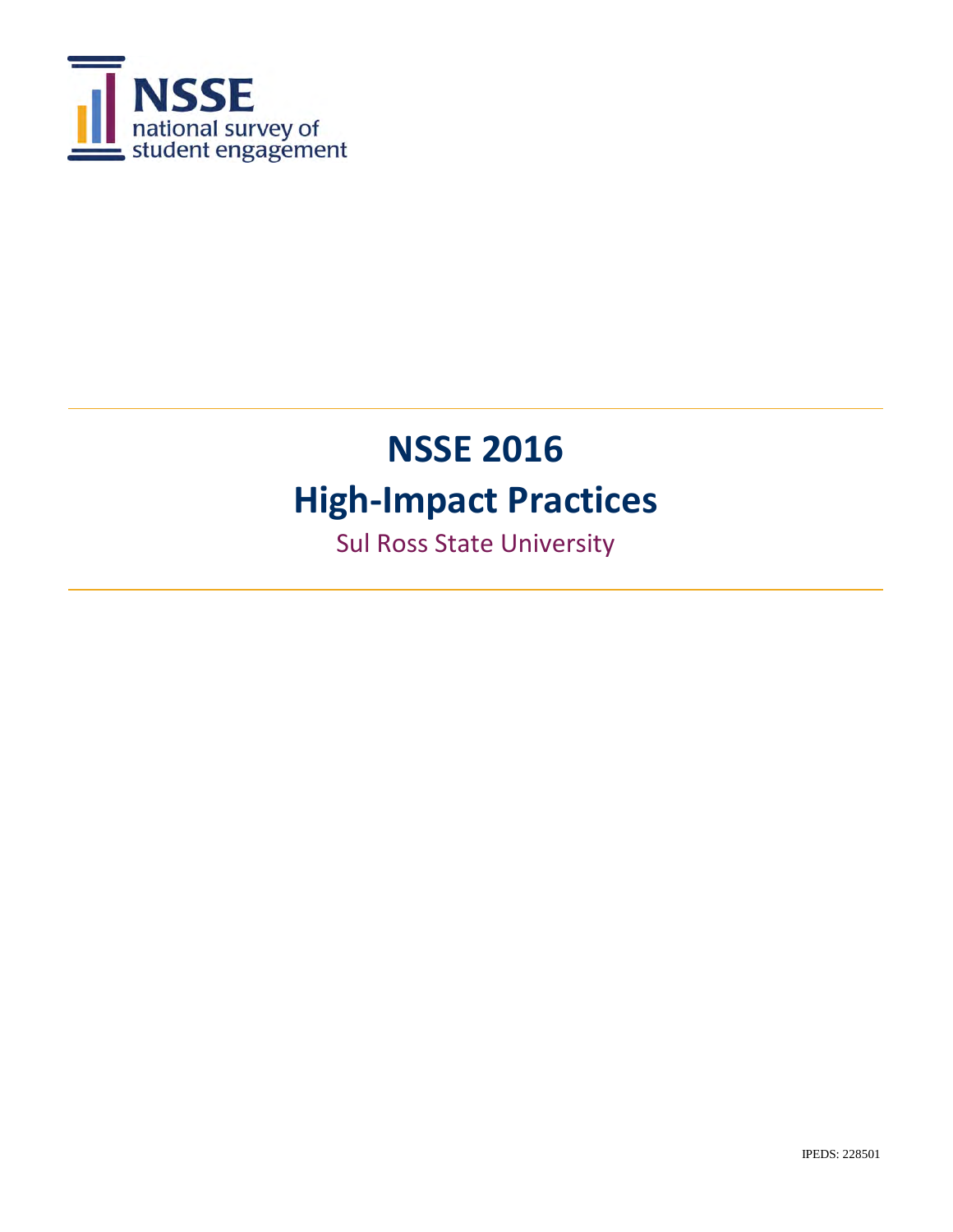

## **About Your** *High-Impact Practices* **Report**

Due to their positive associations with student learning and retention, certain undergraduate opportunities are designated "high-impact." High-Impact Practices (HIPs) share several traits: They demand considerable time and effort, facilitate learning outside of the classroom, require meaningful interactions with faculty and students, encourage collaboration with diverse others, and provide frequent and substantive feedback. As a result, participation in these practices can be life-changing (Kuh, 2008). NSSE founding director George Kuh recommends that institutions should aspire for all students to participate in at least two HIPs over the course of their undergraduate experience—one during the first year and one in the context of their major (NSSE, 2007).

NSSE asks students about their participation in the six HIPs shown in the box at right. This report provides information on the first three for first-year students and all six for seniors. Unlike most questions on the NSSE survey, the HIP questions are not limited to the current school year. Thus, seniors' responses include participation from prior years.

#### *High-Impact Practices in NSSE*

- Learning community or some other formal program where groups of students take two or more classes together
- Courses that included a community-based project (service-learning)
- Work with a faculty member on a research project
- Internship, co-op, field experience, student teaching, or clinical placement
- Study abroad
- Culminating senior experience (capstone course, senior project or thesis, comprehensive exam, portfolio, etc.)

## **Report Sections**

| Participation Comparisons (p. 3) | Displays HIP participation for your first-year and senior students compared with that of students<br>at your comparison group institutions. Two views present insights into your students' HIP<br>participation:                                  |
|----------------------------------|---------------------------------------------------------------------------------------------------------------------------------------------------------------------------------------------------------------------------------------------------|
|                                  | <b>Overall HIP Participation</b><br>Displays the percentage of first-year and senior students who participated in one HIP and in<br>two or more HIPs, relative to those at your comparison group institutions.                                    |
|                                  | <b>Statistical Comparisons</b><br>Comparisons of participation in each HIP and overall for your first-year and senior students<br>relative to those at comparison group institutions, with tests of significance and effect sizes<br>(see below). |
| Response Detail (pp. 5-7)        | Provides complete response frequencies for the relevant HIP questions for your first-year and<br>senior students and those at your comparison group institutions.                                                                                 |

Participation by Student Characteristics (p. 8) Displays your students' participation in each HIP by selected student characteristics.

### **Interpreting Comparisons**

The "Statistical Comparisons" section on page 3 reports both statistical significance and effect size. Effect size indicates the practical importance of an observed difference. NSSE research has found that interpretations vary by HIP: For service-learning, internships, study abroad, and culminating senior experiences, an effect size of about .2 may be considered small, .5 medium, and .8 large. For learning community and research with faculty, an effect size of about .1 may be considered small, .3 medium, and .5 large (Rocconi & Gonyea, 2015).

*HIP participation varies more among students within an institution than it does between institutions,* like many experiences and outcomes in higher education. As a result, focusing attention on overall participation rates amounts to examining the tip of the iceberg. It's equally important to understand how student engagement (including HIP participation) varies *within* your institution. The table on page 8 provides an initial look at how HIP participation varies by selected student characteristics. The Report Builder—Institution Version and your *Major Field Report* (both to be released in the fall) offer further perspectives on internal variation and can help you investigate your students' HIP participation in depth.

Kuh, G. D. (2008). *High-impact educational practices: What they are, who has access to them, and why they matter.* Washington, DC: Association of American Colleges and Universities. National Survey of Student Engagement (2007). Experiences that matter: Enhancing student learning and success-Annual Report 2007. Bloomington, IN: Indiana University Center for Postsecondary Research.

Rocconi, L., & Gonyea, R. M. (2015, May). *Contextualizing student engagement effect sizes: An empirical analysis.* Paper presented at the Association for Institutional Research Annual Forum, Denver, CO.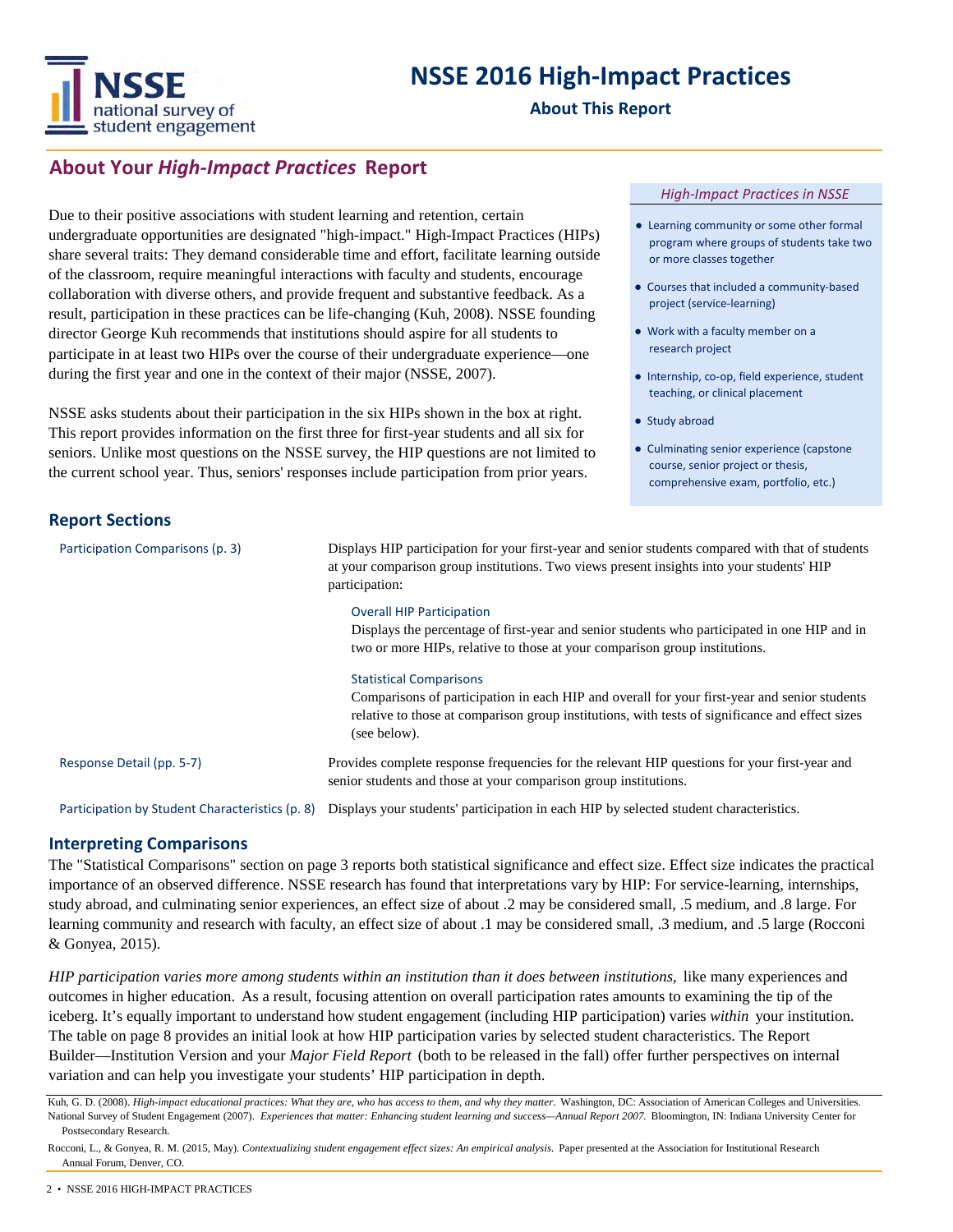

**Participation Comparisons Sul Ross State University**

## **Overall HIP Participation**

The figures below display the percentage of students who participated in High-Impact Practices. Both figures include participation in a learning community, service-learning, and research with faculty. The Senior figure also includes participation in an internship or field experience, study abroad, and culminating senior experience. The first segment in each bar shows the percentage of students who participated in at least two HIPs, and the full bar (both colors) represents the percentage who participated in at least one.



## **Statistical Comparisons**

The table below compares the percentage of your students who participated in a High-Impact Practice, including the percentage who participated overall (at least one, two or more), with those at institutions in your comparison groups.

|                                    | SRSU          |               | Southwest Public  |        |  | <b>Carnegie Class</b> |        |  | NSSE 2015 & 2016  |  |  |
|------------------------------------|---------------|---------------|-------------------|--------|--|-----------------------|--------|--|-------------------|--|--|
|                                    |               |               | Effect            |        |  | Effect                |        |  | Effect            |  |  |
| First-year                         | $\frac{0}{6}$ | $\frac{9}{6}$ | size <sup>a</sup> | $\%$   |  | size <sup>a</sup>     | $\%$   |  | size <sup>a</sup> |  |  |
| 11c. Learning Community            | 20            | 15            | .15               | 13     |  | .18                   | 15     |  | .13               |  |  |
| 12. Service-Learning               | 67            | 55            | .24               | 54     |  | .26                   | 52     |  | .29               |  |  |
| 11e. Research with Faculty         | 9             | 6             | .10               | 5      |  | .15                   | 5      |  | .13               |  |  |
| Participated in at least one       | 76            | 61            | .33               | 59 *   |  | .37                   | 59 *   |  | .38               |  |  |
| Participated in two or more        | 17            | 12            | .14               | 11     |  | .17                   | 12     |  | .15               |  |  |
| <b>Senior</b>                      |               |               |                   |        |  |                       |        |  |                   |  |  |
| 11c. Learning Community            | 18            | 22            | $-.08$            | 23     |  | $-.12$                | 24     |  | $-.15$            |  |  |
| 12. Service-Learning               | 74            | 58            | .35               | 63     |  | .23                   | 61     |  | .28               |  |  |
| 11e. Research with Faculty         | 21            | 20            | .04               | 21     |  | .01                   | 24     |  | $-.06$            |  |  |
| 11a. Internship or Field Exp.      | 34            | 41            | $-.15$            | 47     |  | $-.27$                | 50     |  | $-.33$            |  |  |
| 11d. Study Abroad                  | $\Omega$      | 10            | $-.63$            | $11 *$ |  | $-.69$                | $14 *$ |  | $-0.76$           |  |  |
| 11f. Culminating Senior Exp.       | 35            | 36            | $-.03$            | 46     |  | $-.22$                | 46     |  | $-23$             |  |  |
| Participated in at least one       | 96            | $81 *$        | .49               | 84     |  | .40                   | 85     |  | .37               |  |  |
| <b>Participated in two or more</b> | 52            | 52            | .00.              | 59     |  | $-.15$                | 61     |  | $-.19$            |  |  |

Note. Percentage of students who responded "Done or in progress" except for service-learning which is the percentage who responded that at least "Some" courses included a community-based project.

a. Cohen's *h:* The standardized difference between two proportions. Effect size indicates the practical importance of an observed difference. NSSE research finds for service-learning, internships, study abroad, and culminating senior experiences, an effect size of about .2 may be considered small, .5 medium, and .8 large. For learning community and research with faculty, an effect size of about .1 may be considered small, .3 medium, and .5 large (Rocconi & Gonyea, 2015).  $*p < .05, **p < .01, ***p < .001$  (*z*-test comparing participation rates).

Note. All results weighted by institution-reported sex and enrollment status (and by institution size for comparison groups).

Rocconi, L., & Gonyea, R. M. (2015, May). *Contextualizing student engagement effect sizes: An empirical analysis.* Paper presented at the Association for Institutional Research Annual Forum, Denver, CO.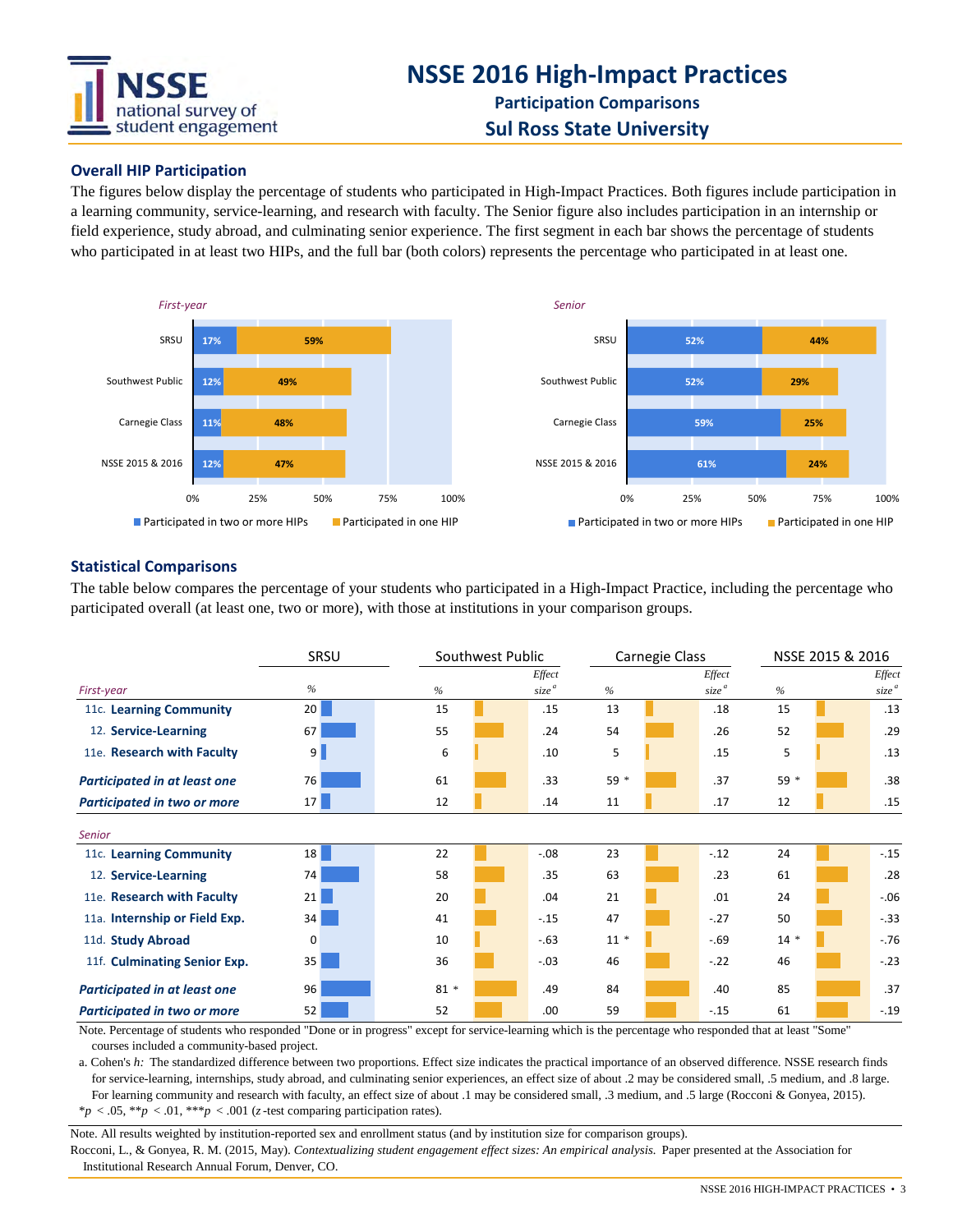This page intentionally left blank.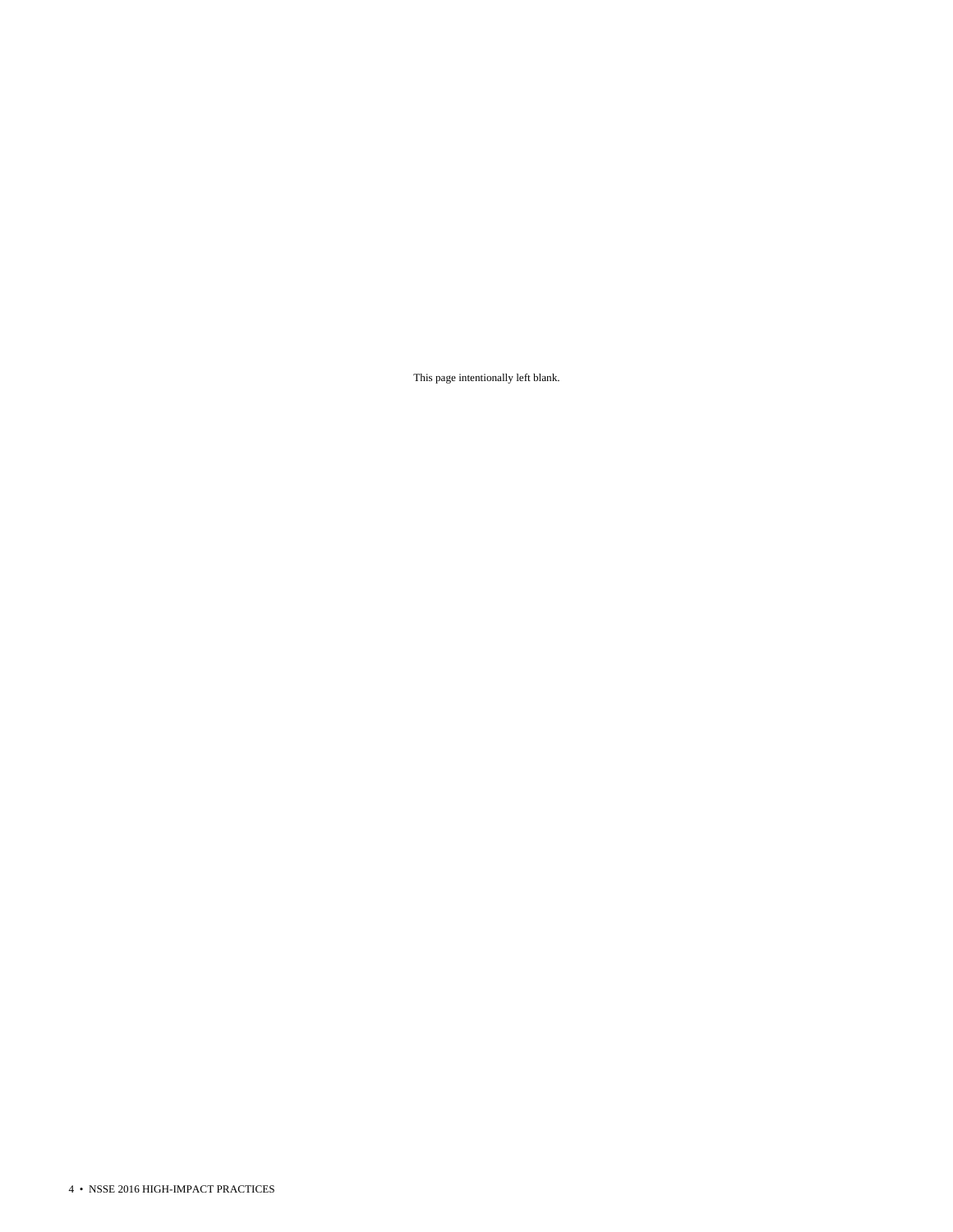

**Sul Ross State University Response Detail**

■ Most or all None None

## **First-year Students**

The figures below display further details about each High-Impact Practice for your first-year students and those of your comparison groups.

## **Learning Community**



### **Service-Learning**



### **Research with a Faculty Member**



Note: Results weighted by institution-reported sex and enrollment status (and institutional size for comparison groups).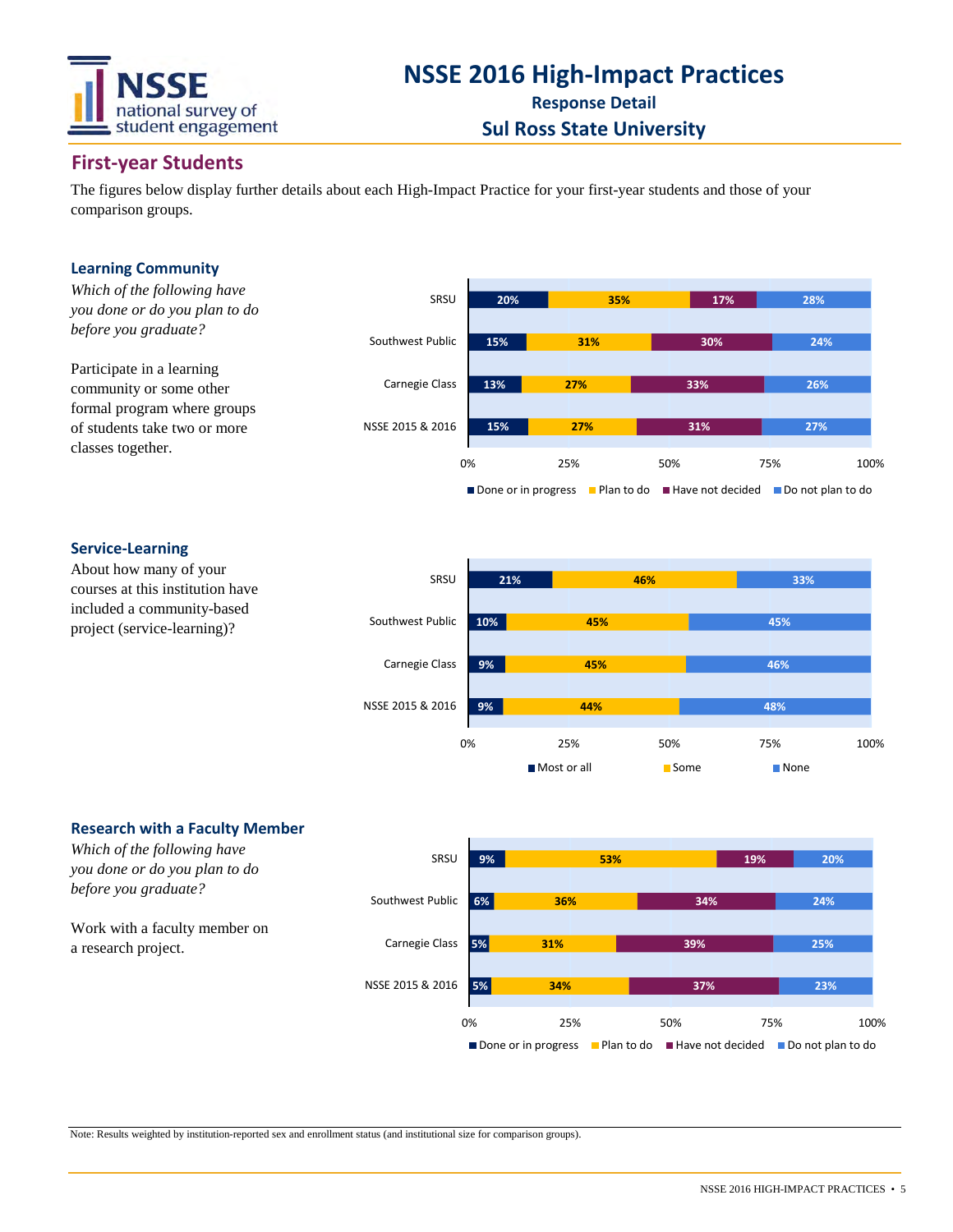

**Response Detail**

## **Sul Ross State University**

## **Seniors**

The figures below display further details about each High-Impact Practice for your seniors and those of your comparison groups.

## **Learning Community**

*Which of the following have you done or do you plan to do before you graduate?* 

Participate in a learning community or some other formal program where groups of students take two or more classes together.



## **Service-Learning**

About how many of your courses at this institution have included a community-based project (service-learning)?



### **Research with a Faculty Member**



Note: Results weighted by institution-reported sex and enrollment status (and institutional size for comparison groups).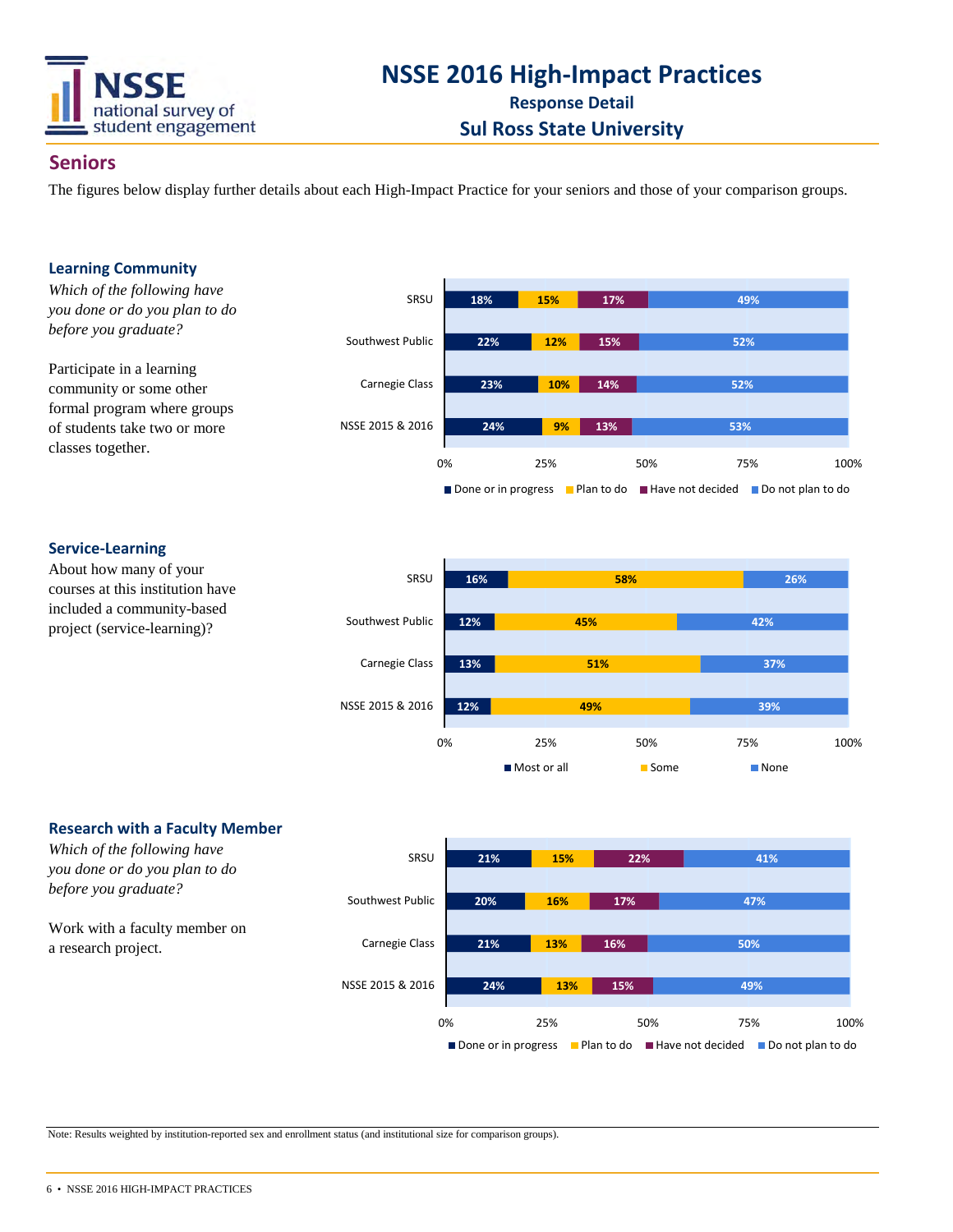

**Sul Ross State University Response Detail**

## **Seniors (continued)**

The figures below display further details about each High-Impact Practice for your seniors and those of your comparison groups.

## **Internship or Field Experience**



### **Study Abroad**



### **Culminating Senior Experience**



Note: Results weighted by institution-reported sex and enrollment status (and institutional size for comparison groups).